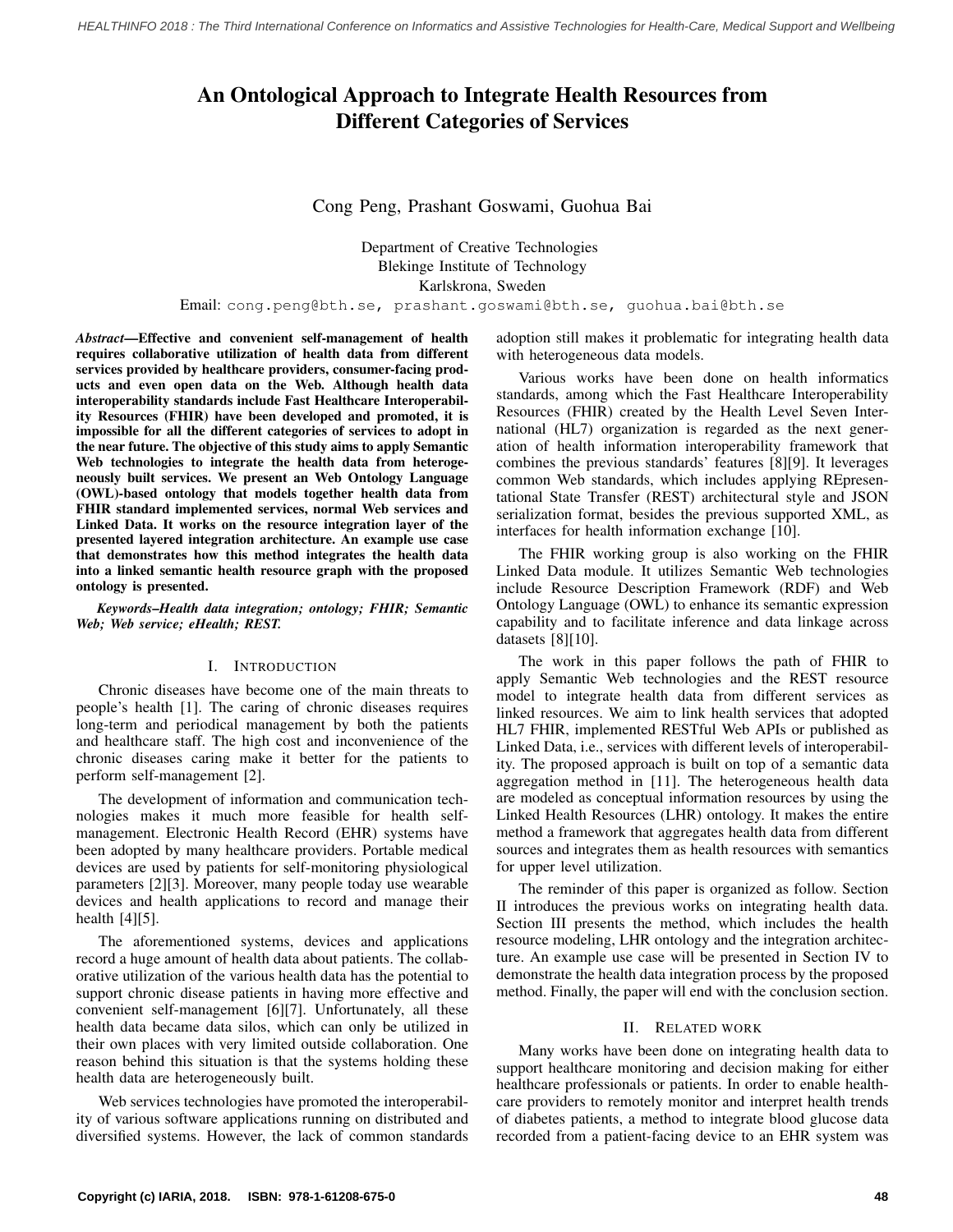presented in [\[2](#page-6-1)]. The integration was achieved by transmitting the glucose data to the device vendor's iOS mobile phone application. It shares the data with the Apple HealthKit, which then sends the data to the EHR system. This solution is locked to the iOS platform since it depends on the Apple HealthKit.

V. Gay and P. Leijdekkers demonstrated a mobile application approach to aggregate health and fitness data to enable interoperability [\[5](#page-6-4)]. It was achieved by an Android application they developed with third-party partners to connect with wearable devices, EHR systems and other applications. A patient-centric mobile healthcare system that integrates data from body sensors was presented in [[12\]](#page-6-11). The integration was implemented by leveraging a RESTful Web service on the application layer of the system to enable data sharing among applications.

There are also works done with Semantic Web technologies to enable health data integration with semantics. SENHANCE is a framework proposed by I. Pagkalos and L. Petrou to integrate patient self-reported health data on social network with hardware sensor observation data supported by Semantic Web technologies [[3\]](#page-6-2). It models the former type of data as human sensor observations together with hardware sensor observations described by the ontology they proposed. B. Tilahun et al. presented a Linked Data-based system to retrieve and visualize heterogeneous health data in a flexible and reusable way [\[13](#page-6-12)]. The system utilized a set of Semantic Web technologies include RDF, Fuseki and SPARQL (SPARQL Protocol and RDF Query Language) for data representation, storage and query.

To integrate functionalities of different devices for supporting home-based care, an integration platform architecture was presented by Y. Trinugroho, F. Reichert and R. Fensli [\[14](#page-6-13)]. A smart home ontology that covered the modeling of person, device and context was proposed to enhance the reasoning process. To give semantics for the exchanged data between devices and systems in the home context, another smart home ontology was proposed in [[15\]](#page-6-14). In addition, for the purpose of increasing the usability, the integration of smart home data with other data sources was also explored by applying Linked Data principles.

Despite there have been many works on using Semantic Web technologies to integrate health data, the integration between the ordinary health services and the services implemented with the next generation standard FHIR remains unexplored.

## III. METHODS

The LHR framework intends to integrate 3 categories of health data sources: FHIR-enabled services, health services implemented Web APIs (satisfy certain REST constraints) and health related Linked Data. The 3 categories cover most available health related services and data, either for the current stage or the near future development trends.

## *A. The Nature of Health Resource*

Today most of the health services that provide data access are providing Web APIs, which usually serve data in JSON or XML serialization format via HTTP methods. Most of these Web APIs claim to be RESTful services. Though in many cases they only follow a few of the REST constraints, which makes them actually not RESTful services. However, most of the services follow one of the fundamental elements of REST to organize the accessible data as resources, which is the unit of information in REST architectural style [\[16](#page-6-15)]. It makes them capable of being modeled together under the LHR framework.

In order to improve the implementability and to be more developer-friendly, the HL7 FHIR standard leverages the common Web technologies and concepts. FHIR therefore follows the REST architectural style as well, and is built upon a set of resources. Resource in the case of FHIR means "a collection of information models that defines the data elements, constraints and relationships for the objects relevant to healthcare" [\[8](#page-6-7)]. The objects that are modeled as resources include *Patient*, *Observation*, *OperationOutcome* and so on. Each resource is defined in a certain structure with references to other resources, and represented in XML, JSON and an additional RDF serializable format Turtle.

Linked Data is a practice of publishing structured and interlinked data with semantic meanings on the Web to make it a Web of data [\[17](#page-6-16)]. It was proposed by Tim Berners-Lee as an application of Semantic Web technologies. The Linked Data rules align well with some of the REST constraints. There have been many works on linking REST Web services and Linked Data [\[18](#page-6-17)][[19\]](#page-6-18). Different levels of practices exist on publishing Linked Data according to the 5 star rating system developed by Berners-Lee [\[17](#page-6-16)]. A proper practice of publishing Linked Data should identify interlinked things (data items or real world entities represented on the Web) with HTTP Uniform Resource Identifiers (URIs) and serve corresponding information in RDF serializable formats or SPARQL query service.

Accordingly, we can regard anything identified by an HTTP URI as a resource, i.e., a node in an RDF graph. And the resource identified by the root path of an HTTP URI can be regarded as a service, i.e., a root node of an RDF graph.

<span id="page-1-0"></span>

Figure 1. A simple overview of the integration process (a circle stands for a resource), resources are aggregated from services into semantic resource graphs, which are then integrated as a Linked Health Resource graph

## *B. Modeling of Health Resource*

Based on the nature of health Web services and Linked Data services, each service contains a set of resources, no the service is implemented with FHIR or not. Let  $S_i$  be a health service, where  $S_i = \sum R_j$  denotes that service  $S_i$  serves a set of resources *R<sup>j</sup>* .

We assume that a person  $P_k$  has several health services, which have been integrated together into his or her health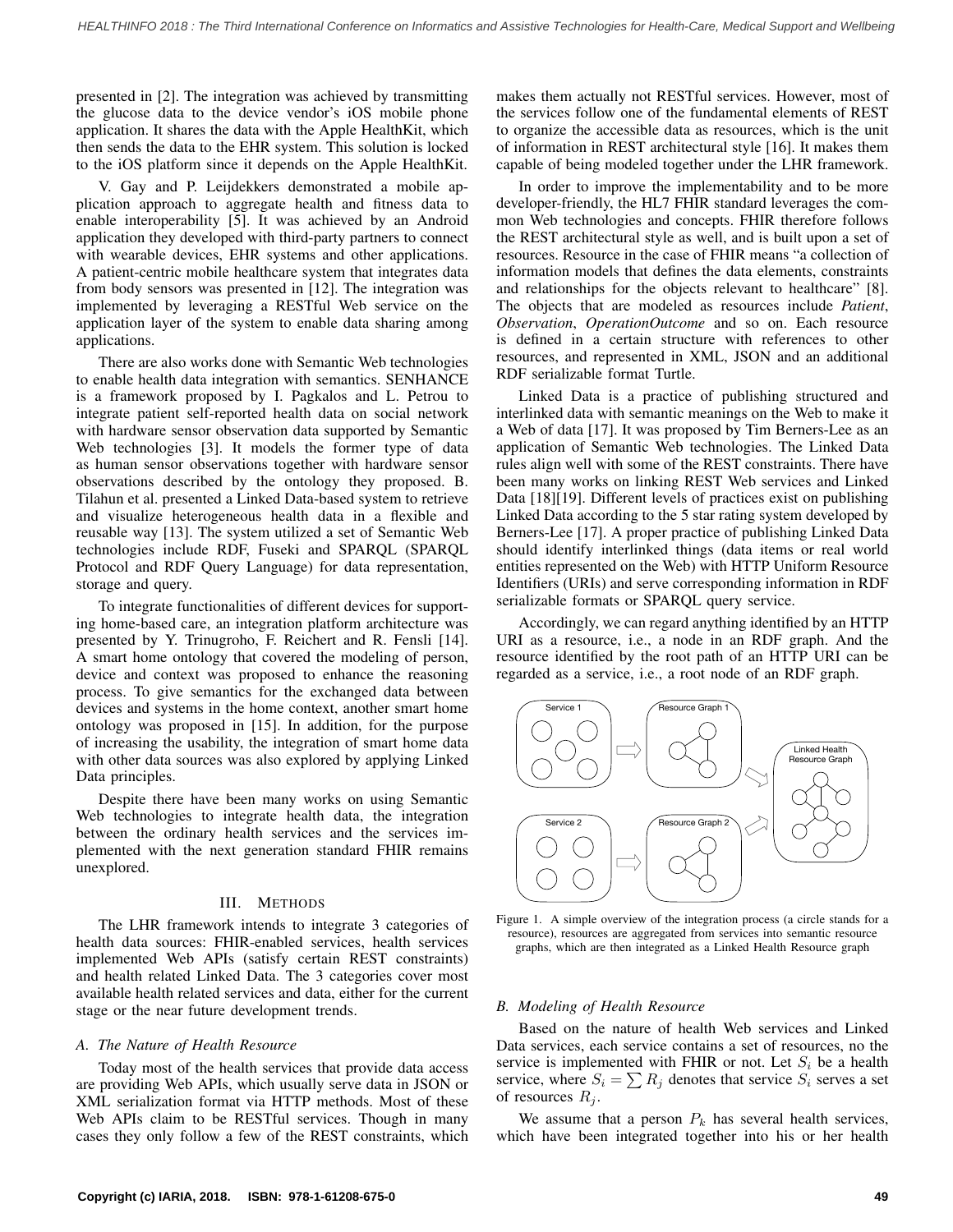<span id="page-2-0"></span>

Figure 2. Linked Health Resource Ontology (with vital objects), the integrated health services and resources are modeled as sub-classes of the *lhr:Resource* class, which is the fundamental class in this ontology. Certain equivalent classes and properties are mapped to FHIR vocabulary for the integration of FHIR resources

resource graph  $G(P_k)$ . A health resource graph means a set of health information being modeled as resources with relationships, which maps to the RDF graph data model. Then  $G(P_k) = \sum_{i=1}^{n} S_i = \sum_{i=1}^{n} R_{ij}$  denotes that a person's health status can be described by sets of health resources from a collection of services. The sets of health resources can be represented in an integrated health resource graph. Figure [1](#page-1-0) shows a simple overview of the process that resources from different services being integrated into a health resource graph.

Furthermore, a resource itself contains several objects:

- *•* A resource may have interlinked (subordinate or related) resources *Rlink*.
- A resource may have data items  $D_r$  that describe certain status about a person, for example profile data, observation data, etc.
- *•* A resource can be annotated by a set of *n* semantic tags  $T_r$ , where  $n \in [0,\infty]$ .

A resource can therefore be represented as a tuple  $R_j =$  $(D_r, R_{link}, T_r)$ .

## *C. Linked Health Resource Ontology*

When we look into the very nature of the relationships among person, service and resource, we can see that a service as a unit also has resources that are interlinked, which is the same as a resource. It makes a service to be a resource. The same applies to a person, it then makes a person to be a resource as well. Therefore, we model the three types of objects all as sub-classes of class *lhr:Resource* under the LHR ontology, where the basic relationships among them being *lhr:hasResource* and *lhr:isResourceOf*. Figure [2](#page-2-0) shows the main classes and properties in the LHR ontology. It is built via the W3C recommendation standards, the RDF Schema (RDFS) data modeling vocabulary [[20\]](#page-6-19) and the OWL ontology language [[21\]](#page-6-20).

As we have stated, the class *lhr:Resource* is the superclass of all the involved resources. The class *lhr:Service* is a sub-class of *lhr:Resource*, and represents a set of resources in a relatively separated territory to indicate a source of health data. The class *lhr:Person* represents a person who owns all the health resources. The class *lhr:HealthResource* represents the person instance's all health resources that are interlinked from normal health Web services and FHIR implemented services. Usually Linked Data are not about only a single person, so resources from Linked Data is classified as the more generic class *lhr:LDResource*.

To link the FHIR health-related resources, which are categorised as clinical resources in FHIR, we map those clinical resources into the LHR ontology. For instance, the *fhir:Observation* is mapped to *lhr:FHIRObservation*, which is a sub-class of *lhr:HealthResource*. Health resources from other normal Web services or Linked Data sets can also map from a class that have been defined in other ontologies or vocabularies to a sub-class of *lhr:HealthResource*. Alternatively, the origin resource can instantiate directly from *lhr:HealthResource* if there is no embedded class.

Object properties around the class *lhr:Resource* and its subclasses are the transitive property *lhr:hasResource* and its subproperties include *lhr:hasHealthResource*, *lhr:hasLDResource* and *lhr:hasInterLinkedResource*. Among which, the property *lhr:hasHealthResource* has *lhr:Resource* as its domain and *lhr:HealthResource* as its range, the property *lhr:hasLDResource* has *lhr:Resource* as its domain and *lhr:LDResource* as its range.

The class *lhr:DataItem* is used to represent the data model of a *lhr:Resource* if it has no predefined model, and class *lhr:ObservationData* is used to represent the health data model of a *lhr:HealthResource*. Resources from FHIR service have predefined data models in RDF, therefore, the object of which are mapped to an instance of *lhr:ObservationData*. The relation is represented by a sub-property of the object property *lhr:hasObservationData*.

With the sub-class relations and transitive sub-property relations defined in the LHR ontology, we can easily infer an instance of *lhr:Person* has a set of instances of *lhr:HealthResource* being linked together without complex inference rules.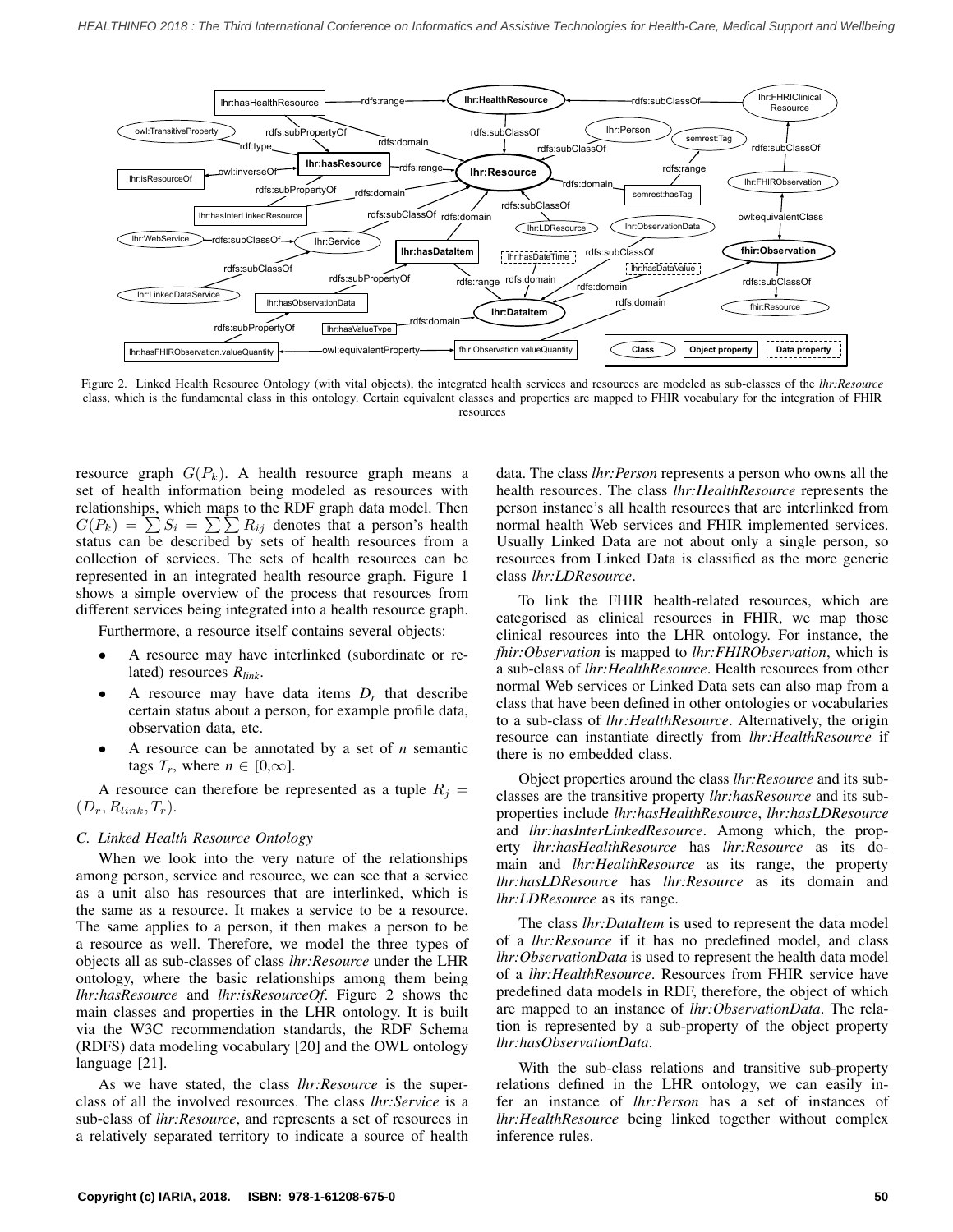### *D. Layered Architecture towards Integration*

For integrating different health data into one ontological model with LHR, we need to firstly aggregate the health data together from different services. Figure [3](#page-3-0) illustrates the layered architecture for integrating health data from different categories of services, as aforementioned that the LHR framework intends to integrate, into a LHR ontological model.

<span id="page-3-0"></span>

Figure 3. Layered architecture of health data integration with Linked Health Resource. The ontology modeling process works on the resouce integration layer, which receives the aggregated resource graph from the data aggregation layer

From bottom to top, the first layer is the data API layer. This layer simply requests data from services via APIs, e.g., Web APIs or Linked Data APIs. The retrieved data are then aggregated together into a semantic resource graph on the data aggregation layer.

In order to be effectively aggregated into the semantic resource graph, it is necessary for the normal Web services to have some simple semantic annotations with commonly used vocabularies. Besides the Semantic RESource Tagging (SemREST) in [[22\]](#page-6-21), JSON-LD context embedding to ordinary JSON representation [[23\]](#page-6-22) or other Semantic Web service annotation methods such as the ones presented in [\[24](#page-6-23)]–[[26\]](#page-6-24) could also be used to semantically annotate the resource.

As FHIR implemented services follow the FHIR standards, therefore, the data resources from these services come with standard structure and semantics. Some of the services even implemented FHIR/RDF representations. Data retrieved from Linked Data services are already RDF serializable if they were implemented properly. So the two categories of services can be aggregated into a semantic resource graph without much effort.

The semantic resource graph aggregated with the retrieved health data is then sent to the information resource integration layer. The LHR ontology is used to extract health resources from the resource graph for integration. One thing that needs to be noted is that the concept *resource* in the semantic resource graph from the data aggregation layer is slightly different from the *lhr:Resource* in LHR ontology. The former *resource* maps to a resource in a REST Web service, it contains functional meta information of its Web API. Only its representation unit will be integrated into the integration layer as an instance of *lhr:HealthResource*.

On top of the information resource integration layer there could be semantic APIs that utilize the health resource instances of *lhr:Resource* and the contained *lhr:DataItem*. Providing APIs on modelized resources in this manner has the potential to provide a unified interface to utilize the health data from different sources in the wrapped model for applications like health data visualization, analytics and so on. Alternatively, applications could also utilize health data in the form of semantic resource graph above the data aggregation layer. Thanks to all the resources are represented in RDF on both the aggregation layer and integration layer, it is therefore able to serve SPARQL queries directly.

## IV. A USE CASE OF INTEGRATION

To demonstrate the LHR health data integration process, an example use case will be presented in this section. It is depicted as an idealized scenario where it leaves aside some details like the authentication and invocation of services. The demonstration prototype was implemented as two parts: the *aggregation layer* was implemented in Python with RDFlib package, and the *integration layer* was implemented in Java with Jena framework. The example use case that will be presented focuses on the integration layer since it is the main content of this paper. Therefore, the working process of aggregation is omitted here.

In a scenario that a patient named Alice has taken some medical examination at a healthcare center, which provides health data access via an HL7 FHIR implemented service. At the same time, she also has been using a Fitbit health band to track her daily activity and life style data for some time. In order to have a periodical comprehensive view of her health, she wants to integrate her *blood glucose* examination data from the healthcare center and her data of *daily steps performed* together.

For demonstration purpose, the data sample of *blood glucose* uses the FHIR official observation example [[27\]](#page-6-25). Listing [1](#page-4-0) shows the simplified resource of Alice's *blood glucose* observation data in RDF/Turtle format. This resource is passed through the data aggregation layer to the integration layer directly since the FHIR observation resource is an instance of the class *fhir:Observation* that maps to *lhr:FHIRObservation*.

Next, we are going to integrate the *daily steps performed* data. Fitbit provides Web APIs to access the data recorded by their wearable devices. For integrating the data from Fitbit Web service into the LHR model, we choose to apply the Sem-REST method [\[11](#page-6-10)][[22\]](#page-6-21) to annotate its service description and aggregate the resource representation on the data aggregation layer. The generated semantic resource graph of Fitbit *daily steps performed* is partly shown in Listing [2](#page-4-1) in RDF/Turtle format. It is then passed to the integration layer.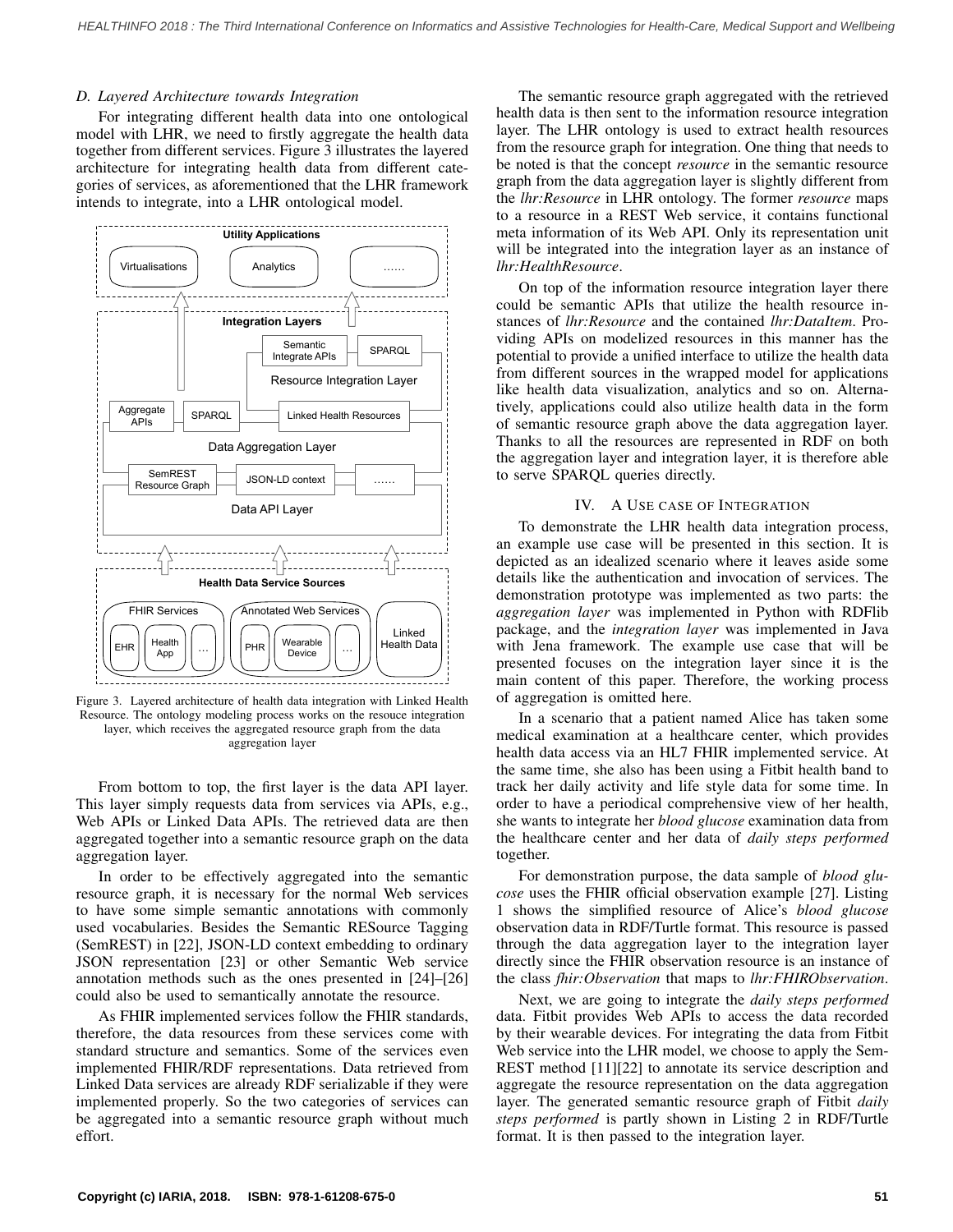<span id="page-4-0"></span>

| @prefix fhir: <http: fhir="" hl7.org=""></http:> .<br>@prefix loinc: <http: loinc.org="" owl#=""> .<br/><b>@prefix xsd:</b> <http: 2001="" www.w3.org="" xmlschema#=""> .</http:></http:>    |
|----------------------------------------------------------------------------------------------------------------------------------------------------------------------------------------------|
| <http: f001="" fhir="" hl7.org="" patient=""> a fhir:Patient .</http:>                                                                                                                       |
| <http: f001="" fhir="" hl7.org="" observation=""> a fhir:Observation;<br/>fhir: Observation. identifier<br/>fhir: Identifier. value [ fhir: value "6323" ]<br/><math>\exists</math>;</http:> |
| fhir: Observation. subject [<br>fhir: link <http: f001="" fhir="" hl7.org="" patient="">;<br/><math>\exists</math>;<br/>fhir: Observation. code</http:>                                      |
| fhir:CodeableConcept. coding [ a loinc:15074-8; ]                                                                                                                                            |
| $\exists$ ;<br>fhir: Observation.effectiveDateTime<br>fhir: value "2018-01-14T09:30:10+01:00"^^xsd: dateTime                                                                                 |
| $\exists$ ;<br>fhir: Observation. value Quantity [                                                                                                                                           |
| fhir: Quantity. value [ fhir: value "6.3"^^xsd: decimal ];<br>fhir: Quantity. unit [ fhir: value "mmol/1" ];<br>$\exists$ ;                                                                  |
| fhir: Observation. interpretation<br>$\sqrt{ }$<br>fhir: CodeableConcept. coding [                                                                                                           |
| fhir:Coding.code [ fhir:value "H" ];<br>fhir:Coding. display [ fhir:value "High" ]]                                                                                                          |
| 1.                                                                                                                                                                                           |

Listing 1. Simplified FHIR observation of blood glucose example represented in RDF/Turtle format. The observation resource contains the vlaue, the effective date time and the LOINC code indicating the medical terminology

```
@prefix fitbit: <http://fitbit.com/namespace#> .
@prefix schema: <http://schema.org/> .
@prefix semrest: <http://semrest.org/vocab#> .
@prefix xsd: <http://www.w3.org/2001/XMLSchema#> .
<http://api.fitbit.com/> a semrest:Description ;
    semrest:hasResource fitbit:resource1.
fitbit:resource1 a semrest:Resource ;
    semrest:hasResponse fitbit:response1 ;
    semrest:hasMethod semrest:get ;
    semrest:hasTag schema:steps,
        schema:activities;
    semrest:urlTemplate "/user/activities/steps/date/ ⌋
      {base-date}/{end-date}.json"
      .
 ,→
 ,→
fitbit:response1 a semrest:Response;
    semrest:hasRepresentation fitbit:representation1 .
fitbit:representation1 a semrest:Representation ;
    semrest:dataItem [ semrest:hasValue "7430" ;
             semrest:hasTag schema:steps ;
             schema:dateTime "2018-01-12"^^xsd:date ],
        [ semrest:hasValue "3324" ;
             semrest:hasTag schema:steps ;
         schema:dateTime "2018-01-13"^^xsd:date ],
[ semrest:hasValue "4739" ;
             semrest:hasTag schema:steps ;
         schema:dateTime "2018-01-14"^^xsd:date ],
[ semrest:hasValue "9496" ;
             semrest:hasTag schema:steps ;
schema:dateTime "2018-01-15"^^xsd:date ].
```
Listing 2. Simplified resource graph of Fitbit steps resource generated by SemREST and represented in RDF/Turtle format. The resouce contains each day's steps count, date time and the steps term in schema.org as a tag indicating the semantic meaning

<span id="page-4-2"></span>

|       | <b>PREFIX lhr:</b> <http: 2018="" 4="" lhr.org="" ns#="" ontology=""></http:>                                                                                                                                                                                                            |  | <b>PREFIX rdf:</b> <http: 02="" 1999="" 22-rdf-syntax-ns#="" www.w3.org=""></http:> |
|-------|------------------------------------------------------------------------------------------------------------------------------------------------------------------------------------------------------------------------------------------------------------------------------------------|--|-------------------------------------------------------------------------------------|
|       |                                                                                                                                                                                                                                                                                          |  | <b>SELECT</b> ?resource ?dataItem ?value ?dateTime ?valueType                       |
| WHERE | <: Alice> <b>lhr: hasResource</b> ?resource .<br>?resource rdf:type lhr: HealthResource .<br>Presource <b>lhr:hasDataItem</b> ?dataItem .<br>?dataItem <b>lhr:hasDataValue</b> ?value .<br>?dataItem <b>lhr:hasDateTime</b> ?dateTime .<br>?dataItem <b>lhr:hasValueType</b> ?valueType. |  |                                                                                     |

Listing 3. Example SPARQL query to retrieve integrated LHR health resources with their data value, date time and value type

In the integration layer, the coming resources are integrated using the LHR ontology. As mentioned before, the FHIR *blood glucose* observation resource is an instance of *lhr:FHIRObservation*, which is an equivalent class to *fhir:Observation*. For the ease of accessing data value of FHIR observation resources with LHR, the property *fhir:Observation.valueQuantity* is mapped to the corresponding object property *lhr:hasFHIRObservation.valueQuantity*, which is a sub-class of *lhr:hasObservationData*. And the *fhir:Observation.effectiveDateTime* is mapped to the corresponding data property *lhr:hasObservationDateTime*. Other objects could be accessed directly through the *fhir:Observation* instance, including the *fhir:Observation.code*, *fhir:Observation.interpretation* and *fhir:Observation.referenceRange*. Furthermore, for a more convenient utilization for upper level APIs, the object of *fhir:Observation.code* could be mapped to *lhr:DataItem*'s value type to indicate the semantic meaning of the data value.

For the Fitbit *daily steps performed* resource, the *semrest:Representation* instance *fitbit:representation1* in the resource graph from the aggregation layer is instantiated as a *lhr:HealthResource*. Since the *steps* data has been annotated as the property *semrest:dataItem*'s objects, so it can be mapped to the objects of *lhr:hasObservation*, a sub-property of *lhr:hasDataItem*, to this LHR health resource. The data value, date time and tag could also be mapped to the objects in the ontology for the upper level APIs.

The RDF of the integrated health resources is depicted graphically in Figure [4](#page-5-0) with relatively important objects. Each square block represents an instance with its class and super-class. Instances are linked by object properties and data properties.

As one of the methods that can utilize the integrated health resources, a simple SPARQL query in Listing [3](#page-4-2) is executed to query for Alice's integrate health resources. The query result is presented in Figure [5](#page-5-1). We can see that both the FHIR observation resource and the Fitbit resource are retrieved, since both the two types of resources were modeled as *lhr:HealthResource* directly or through sub-class relation. As the value, date time and value type have been mapped into the LHR ontology, so we can query them with the properties of *lhr:DataItem*. The value type of each data item is actually an URI. It not only works as the value type's dereferencable URI for indicating the semantic meaning, but also integrates the resource under LHR with other Linked Data, where the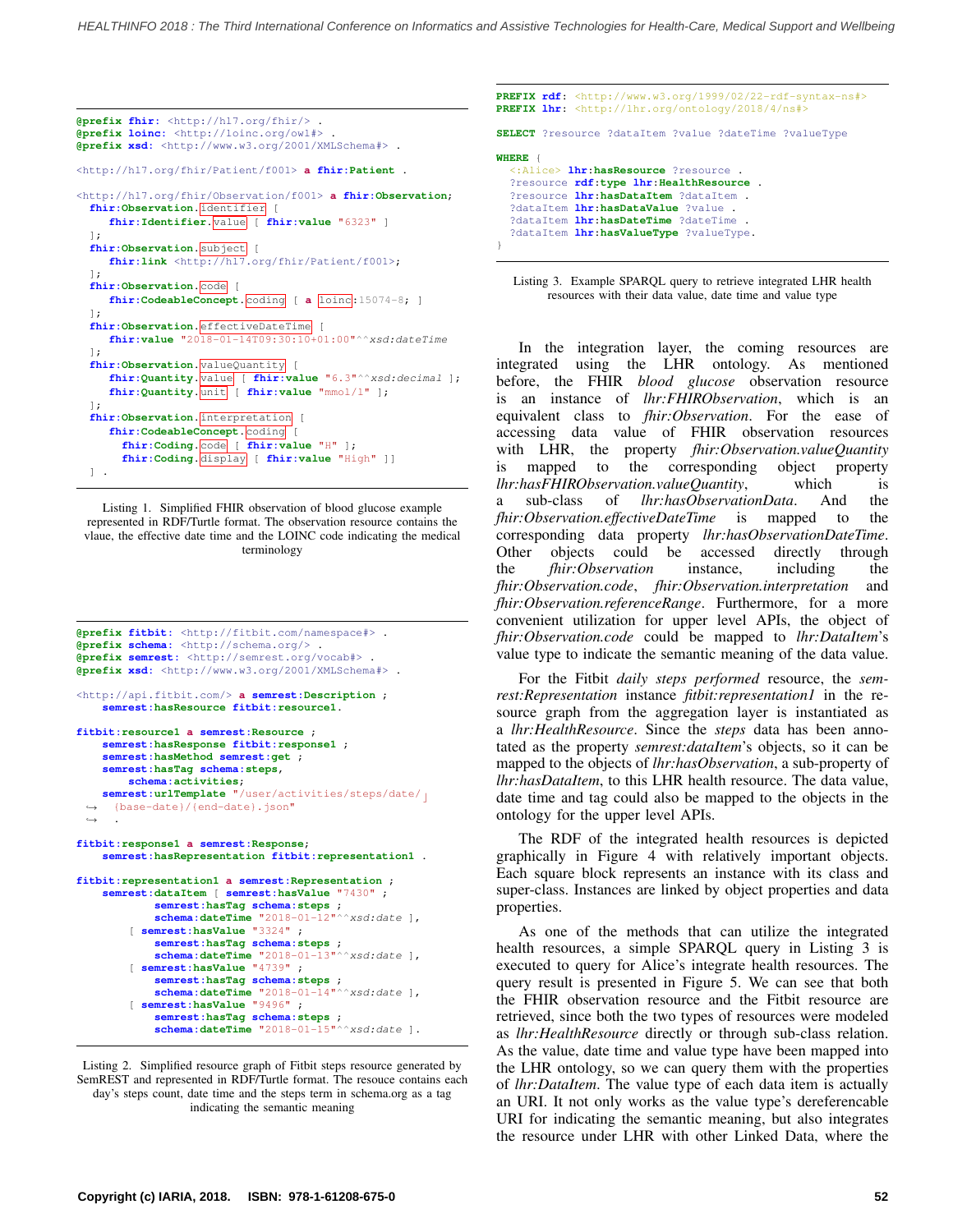<span id="page-5-0"></span>

Figure 4. Graphical presentation of Alice's integrated health resources under the LHR ontology, where each instance's class or property is presented with super-class or super-property.

<span id="page-5-1"></span>

|                | ⇔<br>resource                               | dataItem $\hat{\theta}$ | ⇔<br>value                      | dateTime                                  | valueType                    |
|----------------|---------------------------------------------|-------------------------|---------------------------------|-------------------------------------------|------------------------------|
|                | http://fitbit.com/namespace#representation1 | b2                      | 7430                            | "2018-01-12"^^xsd:date                    | http://schema.org/steps      |
| 2              | http://fitbit.com/namespace#representation1 | b <sub>3</sub>          | 3324                            | "2018-01-13"^^xsd:date                    | http://schema.org/steps      |
| 3              | http://fitbit.com/namespace#representation1 | b0                      | 4739                            | "2018-01-14"^^xsd:date                    | http://schema.org/steps      |
| $\overline{4}$ | http://hl7.org/fhir/Observation/f001        | b <sub>4</sub>          | "6.3" <sup>^^</sup> xsd:decimal | "2018-01-14T09:30:10+01:00"^^xsd:dateTime | http://loinc.org/owl#15074-8 |
| 5              | http://fitbit.com/namespace#representation1 | b1                      | 9496                            | "2018-01-15"^^xsd:date                    | http://schema.org/steps      |

Figure 5. The result of the example SPARQL query, all the Alice's resources that were modeled as *lhr:HealtResource* are retrieved with their data value, data time and value type

same URI were referenced.

In order to demonstrate the health data integration in a simple view, the example use case was performed far from a realistic way of managing health. However, it is capable to work in real cases since the data integration process is the same.

#### V. CONCLUSION

In this paper, we presented a method to integrate HL7 FHIR interoperability standard implemented health services and normal Web based health services with a few semantic annotations. The proposed OWL based LHR ontology modeled different categories of health resources together in a clear simple way for upper level unified utilization. Thanks to the application of Semantic Web technologies and the well aligned conceptual model with Linked Data, this method can also integrate health resources from the Linked Open Data on the Web without much effort.

With the capability to integrate different categories of health services, which usually contain health data from healthcare providers, consumer-facing products and health research,

the presented method has the potential to support selfmanagement of health especially for people with chronic diseases. To achieve a satisfied interoperable integration, it is ideal that the involved health services could implement interoperability standards such as HL7 FHIR. However, obstacles include services with legacy system problems make it impossible for all the services to realize in the near future. Diversity may exist among the different health services. The approaches like the one we proposed can act as a bridge to connect the heterogeneously implemented services. Integrating health data as an ontological model with semantic meaning is beneficial for upper level utilization in a more unified way.

Limitations, however, exist in this work. It still requires extra semantic annotation by the service providers for integrating the normal Web health services. Otherwise, it is unable to identify which part of the resource should be integrated. The more semantic annotations embedded in a resource's representation, the more machine-understandable integration it will be, which can promote more useful applications. Manual ontology mapping is also needed for the resources from the data aggregation layer to be integrated on the integration layer.

For future works, we plan to evaluate this method with